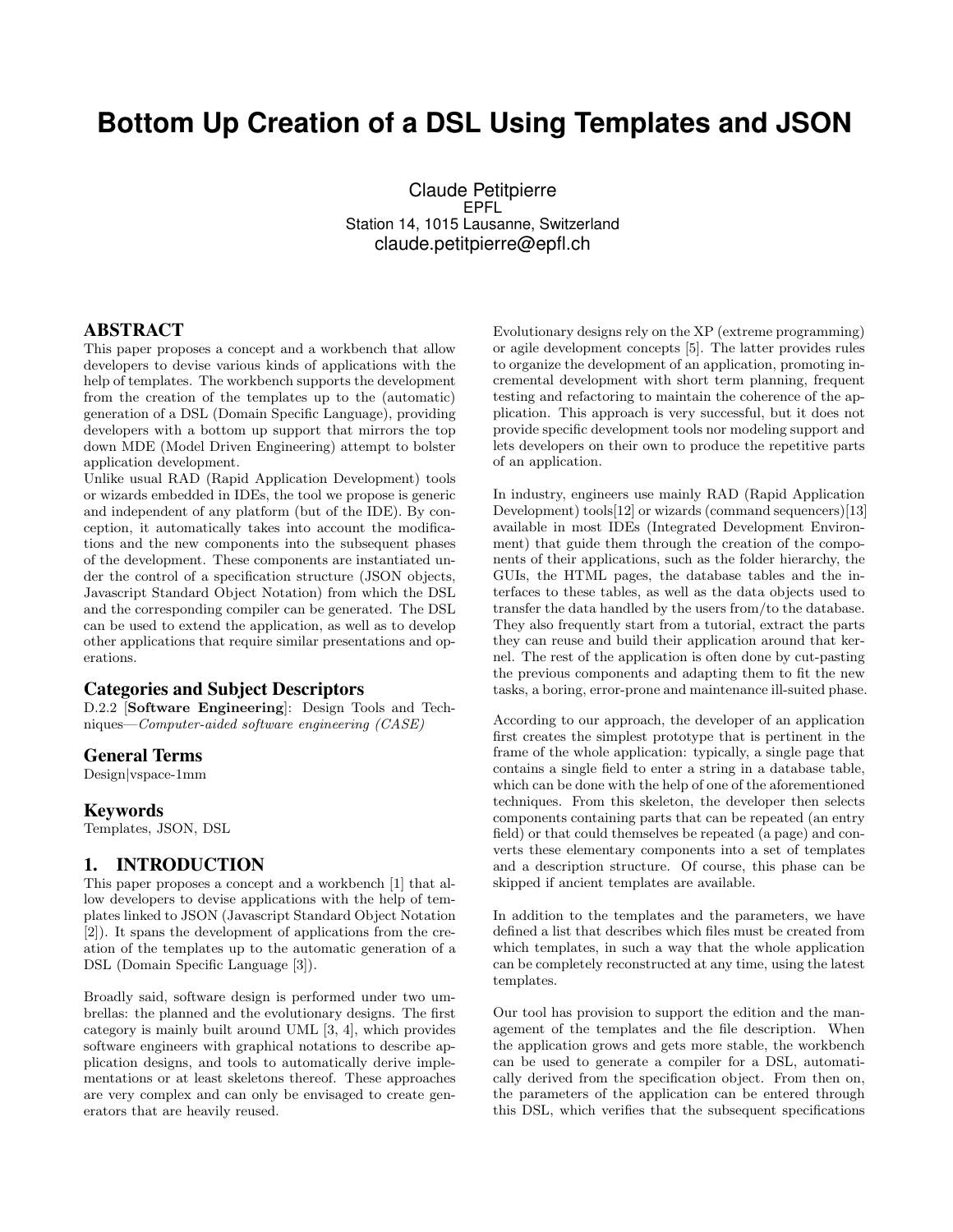conform to the development underway when the DSL was generated.

Note that this approach is not limited to Web application. We have used it to generate GUIs, tutorials and even the aforementioned compiler.

## **Content**

The next section presents the problem solved by our approach and the contributions to its solution. Section 3 introduces the JSON templates and the way we use them. Section 4 describes the editor we have developed to manage the templates related to a whole application. Section 5 details how to reference the files to create. Section 6 explains the way we can build the DSL (Domain Specific Language) from the specification object and Section 7 presents some experiments we did with the workbench. Section 8 introduces some related work.

## 2. USE OF TEMPLATES

Using a RAD tool, a developer can create the first prototype of an application in minutes. But what does then her/his team do for the subsequent 6 months ? Rails motto is "favoring convention over configuration", a very interesting and broadly used concept, but in order to avoid ending up to a ... conventional application, it should be possible to escape the conventions when necessary.

During development, engineers try different possibilities, creating new skeletons that they then remove to settle to other solutions, which requires frequent refactoring. Application stakeholders also want to evaluate several representations of their applications to find the best ones. On the other hand, end-users require applications to have homogeneous presentations and behavior, and thus the new components are all de facto similar to the first one generated. These considerations make the use of templates particularly pertinent.

In order to position our approach, let us look at the following source:

```
@Entity public class Customer {
  QId private Long id = null;public String name;
  private transient boolean check = false;
  @OneToMany (mappedBy="customer Id")
  public Long getId() { return id; }
  public void setId(Long Id) { this.id = id; }
  public String getName() { return name; }
  public void setName(String name) {
     this.name = name;}
  public transient boolean isCheck() { return check; }
}
```
It is a part of a JPA (Java Persistence API) object, which holds data from a database. It is a typical example, the details are not important. The name of the class corresponds to the name of the table from which the data are extracted. The class defines a single field, name, of type string, as well as getters/setters to access the data. It also specifies a relationship from another object via a reverse link, named customer\_Id. Obviously, the whole source can be reconstructed from the three symbols *customer*, *customer\_Id* and *name*, knowing that the first one is the name of the table, the second one, the name of the reverse link and the third one the name of the column. One could even, without knowing much of the language, create a second attribute of type string, or another data object with a different table name and different column names. The same set of symbols can then be used to generate the fields that must appear on the page to present a set of data or to fill the JPA. One just need a template for each component and the list of symbols with their purposes.

Template generators are used in the RAD tools and the wizards and many template libraries (Section 8) are available independently from these tools, but few offer an easy access to the specification structure (the list of symbols) and most require their users to develop their own data structures to store the specification data.

Moreover, the successive steps performed during the trials mentioned above are usually not logged and the developer thus quickly looses track of the successive steps she/he did to generate the application, which consequently becomes increasingly heterogeneous as the development goes along. A description of the architecture that is automatically kept up-to-date is indispensable.

The templates, the specification structure and the description file handled by our plugin are directly managed by the user. They are not hidden within the libraries. This is important, as these files provide a high-level model of the application, from which the aforementioned architecture can be derived. Moreover, as they are used to regenerate the whole application, the model they represent is automatically always up-to-date.

The commands we use in the templates are close to the ones defined in the JSON project. They contain no code or expressions, all the computations are made within the specification object.

Refactoring can be performed within the templates, which makes it extremely efficient and easy. Templates are highly reusable in other projects.

One consequence of the use of templates is that an error introduced in a template appears in all the components that use that template. However, this is not a problem, as this multiplicity makes it easier to find it and it can be fixed by a single modification.

# 3. THE WORKBENCH

We mostly use the JSON standard, in other words Javascript objects, but we had to slightly adapt its syntax to cover some cases that would have been difficult to handle without these modifications. One particular aspect had to be taken care of: the attributes of a JSON object have no ordering. However, the solution described in the next paragraph respects the JSON fundamentals.

# 3.1 Definition of the Templates and the Description Object

An example of the basic template commands available in the JSON template environment is shown in the left column below. The components of the object displayed on the second column are referred to by the commands of the template. The combination of the templates with the specification object produces the result shown on the third column.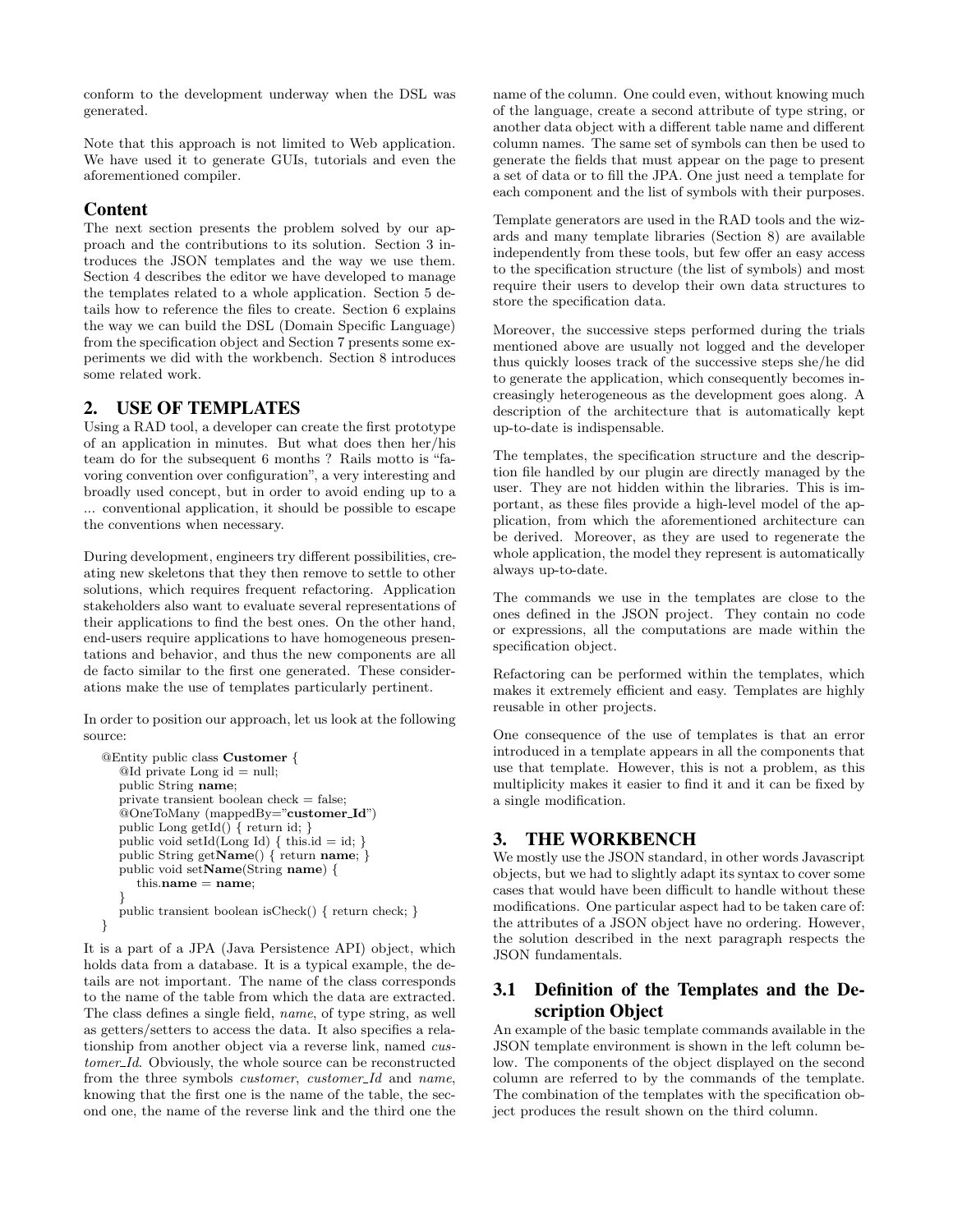| Template                                            | Object                               | Result                          |
|-----------------------------------------------------|--------------------------------------|---------------------------------|
| class                                               |                                      | class                           |
| ${aa}$                                              | aaa: "Employee",                     | Employee                        |
| {section bbb}<br>$extends {xxx}$<br>$\{ .end \}$    | bbb:<br>xxx: "Person"<br>},          | extends Person                  |
| {.repeated section ccc}<br>String $\{\mathbb{Q}\};$ | $\text{ccc}:$ ["name",<br>"initial". | String name;<br>String initial: |
| $\{ .end \}$                                        | "surname"                            | String surname;                 |
| // end $\{aaa\}$                                    |                                      | end Employee                    |

The symbol class has no particular marks. It is thus copied without any modification. aaa is placed between braces, it forms an attribute. Its value is replaced by the value given to the attribute with the same name in the object. The content of section bbb is expanded, because its name is available in the object. The value of its nested attribute, xxx, is given the value defined in the attribute nested in bbb. The content of the repeated section ccc is generated a number of times corresponding to the number of elements contained in the ccc array. The strings in the array elements have no attribute name, they are accessed with the @ sign.  $\frac{1}{2}$  // end is just copied to the resulting text and finally, {aaa} is expanded into Employee again.

The JSON objects and sub-objects contain attributes with strings, integers, sub-objects or sub-arrays. The arrays or sub-arrays contain strings, integers or sub-objects, but no attributes. The sections and the objects can be nested in any order and to any depth.

One solution to specify an ordered list of different elements, is to put them in the elements of an array, with a single attribute in each element, and use them in the template as indicated below:

| {.repeated section rsec}<br>$\{$ section a $\}$ x         | $rsec: \lceil \cdot \rceil$<br>b: $\{ \dots \}$ | X |
|-----------------------------------------------------------|-------------------------------------------------|---|
| $\{ .end \}$<br>$\{$ section b} $y$<br>${end}$<br>${end}$ | a: $\{ \dots \}$                                |   |

During the first pass in the repeated section, the  $y$  is generated and during the second pass, the  $x$  is, which corresponds to the order defined in the array, not in the repeated section.

## 3.2 Enrichment of the specification object

A given part of the description object can be used in different templates, for example to create the columns of the data tables of the application, the lists of fields in which the enduser enters the data, and so on. The few commands available to specify a template cannot cope with all these situations, but rather than extending the set of commands, or introducing computation in the templates we have introduced some new possibilities of specification of the description object.

By default, our tool provides the following capabilities :

- Automatic insertion of attributes "\_index: n" in the array elements where "n" is the rank of the element. They can be used to number elements.
- Automatic insertion of a capitalized version of attributes defined in a list (useful to create Java's getters / setters or class and variable names).
- Copy of a subtree of the specification object into another attribute (useful to create relationships)
- Execution of predefined or user defined methods to complete the object

The copy of a subtree into the attribute of another subtree makes it possible to use the same elements at several levels of the repeated sections. This sometimes revealed to be needed, as the alternative would again have required the introduction of new types of sections.

The predefined or user defined methods are written in Java and called by reflexion. They are called from attributes that start with the sign  $#$ . They take attributes, arrays or objects as input and return objects or arrays that are inserted into an attribute, the name of which simply drops the  $#$ . An example follows:

```
\#xxx: "merge(aaa, options)",
options : [
  \{\text{id: "x", readwrite}\},\\{id:"y", readonly\}]
```
## 4. THE EDITOR

Our experience has shown us that it is very difficult to recognize what pieces in a template and in the corresponding object create a given element in the resulting text. We have thus developed an editor that offers several welcomed features to support the developer in this task.

Our editor (Fig. 1) is available as a plugin under Eclipse [1]. The editor highlights the syntax of the three kinds of files: the templates, the specification object and the description file (see below). It opens several windows that display the different files. A click on an element in any file highlights this element in the clicked window and the elements that have contributed to the creation of this element or that use this element in the other windows.

Moreover, a number of helpers are available to insert the commands both in a template and at the corresponding location in the description object.

# 5. CREATION OF THE FILES AND FOLD-ERS OF AN APPLICATION

The basic JSON template library has no provision to create the many files of an application from the same object. Thus, we have completed our tool to do just that.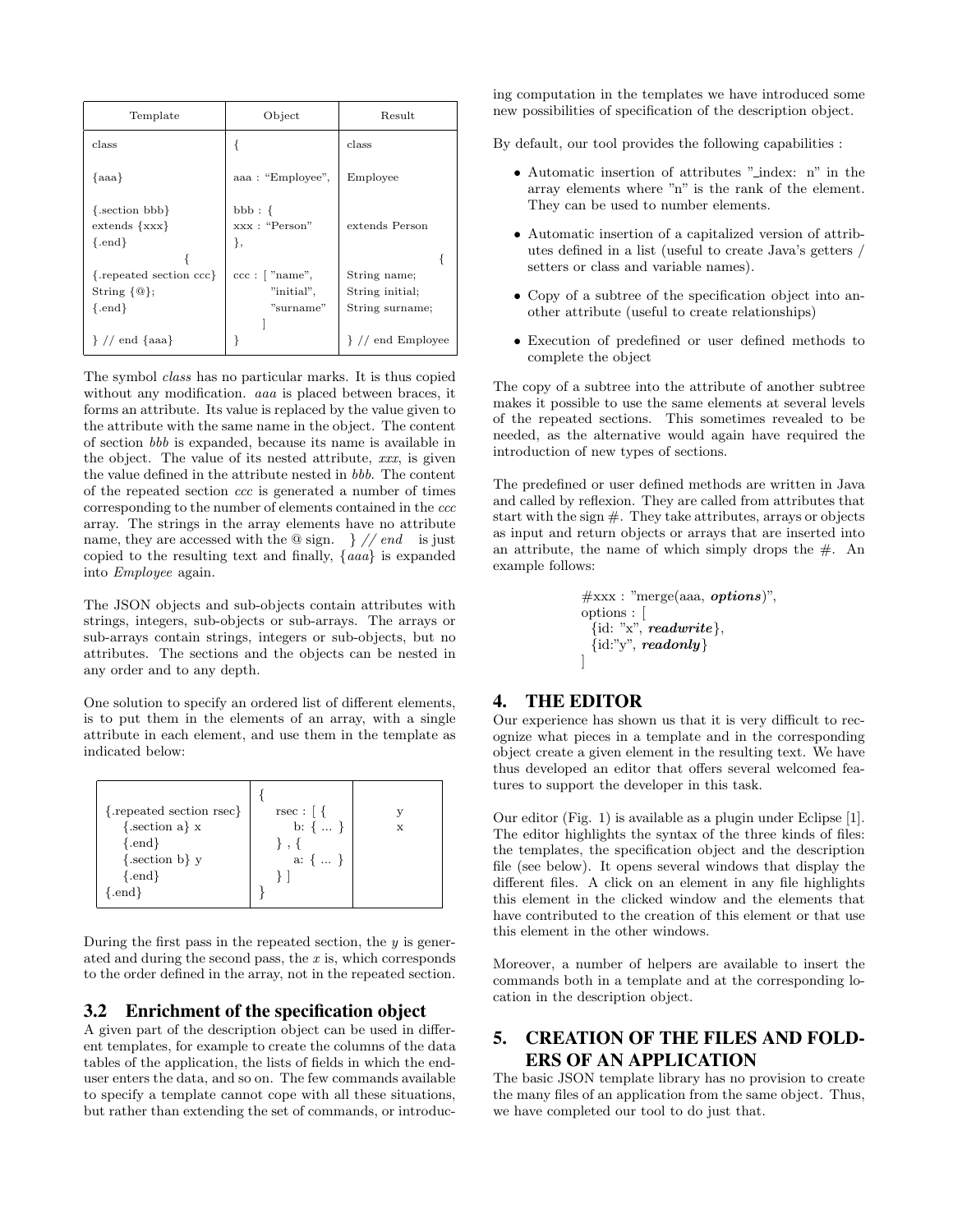| descriptionJSF.fls 23<br>٨n<br>$J$ Task.java<br>Part.java<br>自                                                                                                                                                                                                                                                                                                                                                                                                                                                                            | ー 日                                                                                                                                                                                                                                                                                                                                                                                                                      |
|-------------------------------------------------------------------------------------------------------------------------------------------------------------------------------------------------------------------------------------------------------------------------------------------------------------------------------------------------------------------------------------------------------------------------------------------------------------------------------------------------------------------------------------------|--------------------------------------------------------------------------------------------------------------------------------------------------------------------------------------------------------------------------------------------------------------------------------------------------------------------------------------------------------------------------------------------------------------------------|
| Template 1<br><b>Files</b><br>public class Logic {<br>private String role, roleR;<br>Query result;<br>Cut<br>private Task task = null;<br>Copy<br>{.repeated section actions}<br>[.section enterAndFind]<br>Paste<br>private Collection <task>t<br/>w Arr<br/>Select<br/>[.end<br/>[.section create]<br/>Refresh<br/>private Collection<task>t<br/>ayLis<br/>Find/Replace<br/>[.end}<br/>[.section createRecord]<br/>Edit<br/>ь<br/>avLis<br/>private Collection<task> t.<br/>{.end}<br/><math>{.end}</math><br/>⊣⊨⊳</task></task></task> | Composed<br>Result 1<br>Complete<br><b>Main</b><br>_index : "1",<br>relationships length: 2<br>Н,<br>index : "2".<br>dataTables length: 3<br>Н.<br>actions: [<br>enterAndFind,<br>inputVar: "customerName",<br>InputVar: "CustomerName",<br>#insert : "dataTables[customer]".<br>preconditionMemory: "task.customerName==null".<br>preconditionSQL: "customerName IS NULL",<br>preconditionJPA : "customerName IS NULL", |

Figure 1: Snapshot of the editor's windows

## 5.1 Specification file

The descriptor file that describes which file is generated from which template looks like the following text, borrowed from one of our prototypes.

```
output directory ".." // relative to this file's folder
foreach dataTable
  expand "data/Customer.java"
  to "src/data/"+Id+".java"
for whole
  expand "data/Task.java"
  to "src/data/Task.java"
```
All the templates, the object and the descriptor file must be located in the same folder. If we store this folder in an Eclipse project, the output directory with the relative address that appears on the first line above is simply the surrounding project.

The **foreach** command must point to an array. Each array element is then used to create a separate file, the name of which may include some field borrowed from the array element. The template that must be used in combination with this object is specified by the name placed beside the expand keyword.

The **for** command is used to create a single file from the whole object (in this case). In this file, the  $dataTable$  referenced in the previous command can be used in its entirety in a repeated section to create a list of references to the other components (for example to create the database).

## 6. CREATING A DSL

The compiler generated by our tool only accepts sources that correspond to valid description objects. The compiler recreates the corresponding object and the workbench expands it to generate the application as usual. The corresponding language can be used to describe any application built with the same components as the ones found in the application under

development, it is thus a DSL. In order to provide the developer with some form of documentation for the generated DSL (nobody has ever seen the generated DSL beforehand!) the tool also creates the source that should be compiled to recreate the current application. This source is close enough to the object for the developer to understand it.

Table 1 shows an example of a description object with the corresponding generated and optimized sources. This example has been used to implement an application for different platforms. It describes the data table shown in Paragraph 2. To save space, only one table is represented here, but the real application has several tables and a list of actions that can be performed by the end-user.

The first column shows the description object used by the templates. This object is assumed to be an object written by the developer during the first phases of the development. The table descriptions must be stored in an array (dataTable), because they must correspond to a repeated section. The  $#insert$  command passes the general application parameters into the right level of the template. The attributes are stored in an array specifying the column names and types in the format presented at Paragraph 3.1.

The source in the center column, automatically generated, uses the syntax  $dataTable \ name \ \{ \dots \},$  which remembers the syntax of a Java class. The table identifier will be used for the filename in which the table code will be stored. The developer is not constrained by the array and she/he can interleave the blocks with other blocks, group elements as she/he please to clarify the source code.

The third column shows the kinds of optimizations that can be made (manually) to make the language more friendly. Such optimizations are very easy to implement in the JavaCC file. We only had to modify the syntax part, not the Java statements, in such a way that after the modifications, the compiler continues to generate the same object as in the first version. Of course, this adaptation requires some knowledge of JavaCC, but it is performed only when the development team grows, other similar applications must be developed or the project becomes an asset of the company.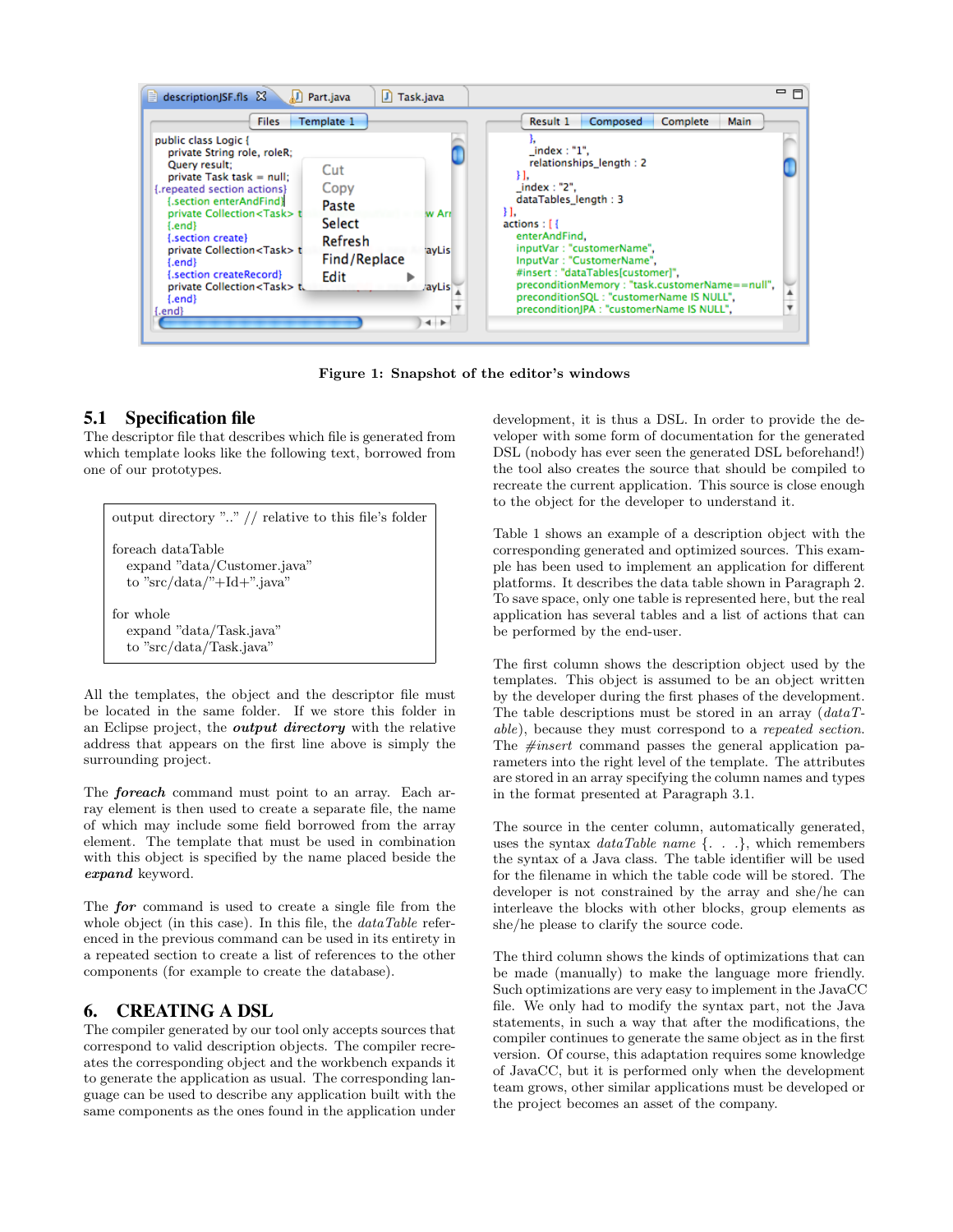

Table 1: Transformation of an object to two forms of sources

#### 6.1 Generation of the Compiler

The compiler is obtained according to the following considerations. The object that describes an application can actually be understood as an abstract syntax tree generated by compiling a hypothetical source that would represent the application. Our tool generates thus both a source that is close to this object and the corresponding compiler. By compiling this source, the compiler recreates the original description object, which can be used to generate the application. This closed loop does not seem to be productive, but, unlike the general object editor, the compiler only accepts sources that contain information pertinent to the application. It is thus more comfortable to continue the development with the DSL than with the general editor, and the optimized DSL shown in Figure 1 can be used by the domain experts.

The compiler is created with (what else?) templates. A first operation traverses the tree of the object and creates a flattened representation of its components within an array of objects. This object is then used in conjunction with a template to generate the production rules of a JavaCC source. These rules are naturally recursive, which reinstalls the original recursion. The same template is used for all generations, which by the way shows the power of templates.

## 7. WORKING WITH THE APPROACH

As a test, we have developed four sets of templates corresponding to four environments to create a simple Web application introducing customers and parts in a database and creating the orders of parts made by the customers. The architecture has been devised to integrate these operations within a generic workflow. The platforms were :

- Elementary JSP with servlets and SQL
- JSF with JPA
- PHP with SQL
- Ruby on Rail

These four applications can be expanded with the same specification object. Considering the fact that by changing the object, other workflow applications may be generated and that by changing the templates the same application may be generated for different platforms, we can say that the templates correspond to the platform specific model and the object, to the platform independent model, to refer to MDA's terminology.

## 8. RELATED WORKS

Our industrial experience with WebLang [6] has shown us that the description of an application by a source code that allows a whole regeneration at any time, is very efficient.

As already mentioned, our approach is derived from the JSON templates [2]. Libraries to handle the objects and to expand the templates are freely available.

The use of templates to build applications has been relied on for a long time with approaches such as JSP (Java Server Pages [10]), PHP (the well-known language used to create Web pages) or ASP (Active Server Pages [11]). These tools allow developers to introduce programming statements (Java, C#, PHP code) into HTML pages to produce the variable parts of these pages. The information retrieved by these template-based generators have no standard data representation and the interleaving of text and code makes their templates difficult to read.

XSLT (EXtensible Stylesheet Language Transformations [9, 8]) is particularly well-suited to transform sources written in XML into different kinds of documents. A control file, called style sheet and written in XML too, defines what parts of the source must be extracted and translated to what format.

Note that a JSON object can easily be converted to an XML